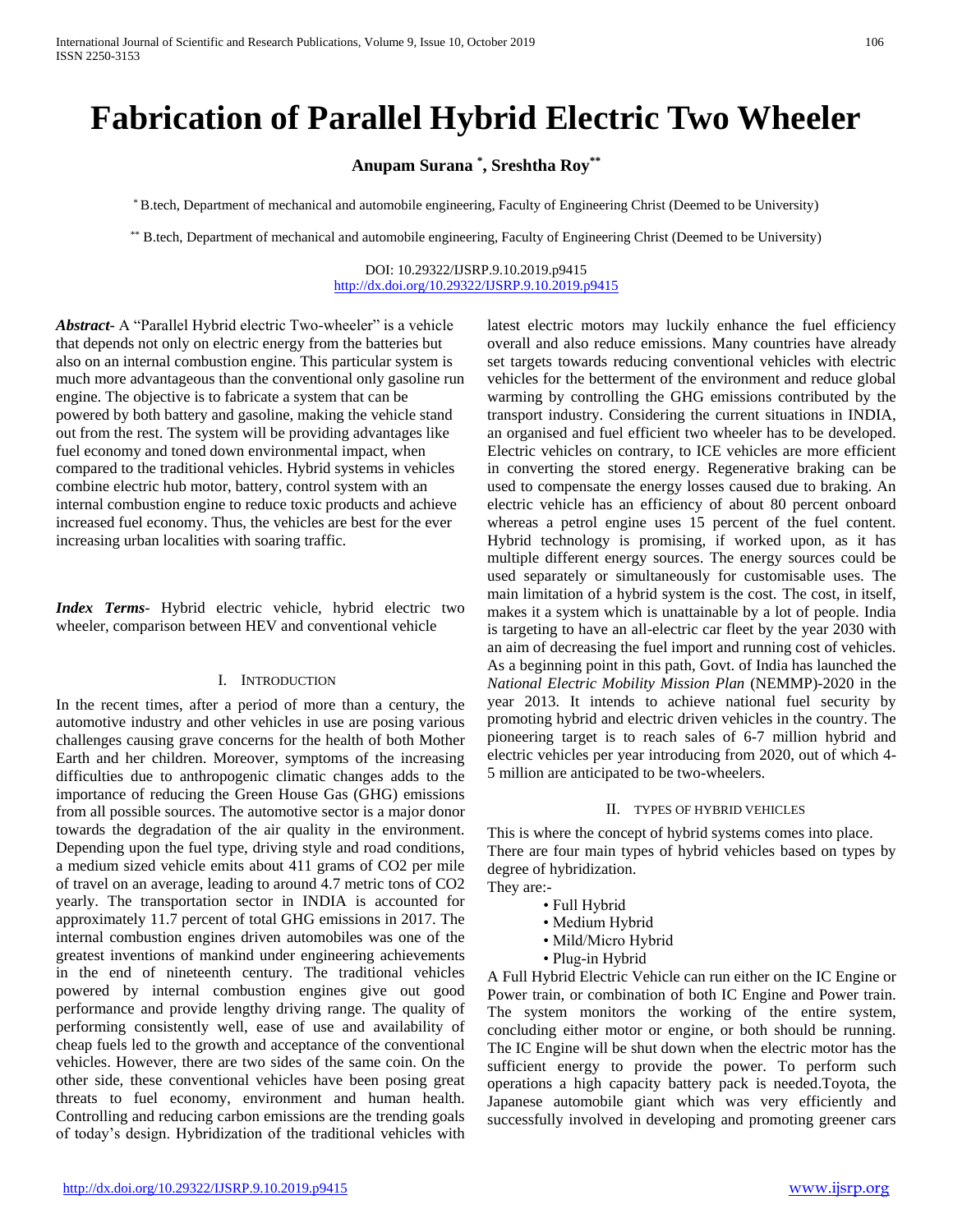in their early 1990s. It was in 1997 that Toyota revealed one of their most successful hybrid vehicles ever to be sold globally ever called the Toyota Prius It was first introduced into the Japanese market and then to the rest of world. In its first year of introduction it achieved a sales of 18000 which was surprisingly very good for a hybrid vehicle at a time when the general public were agnostic of the developments taking place in the area of alternate automobile energy sources.

In medium hybrid vehicle the amount of electric power required is smaller compared to full hybrid vehicle. In this system the engine is used for primary power with a electric motor connected in parallel connection to a largely conventional electric power train. The Electric Motor is placed between the engine and transmission and usually act as a. very large starter motor. It not only operates when the engine needs to be shut down, but also when the driver requires extra power or extra torque for required driving condition. The electric motor can also be used to re-start the IC engine, deriving the same benefits from shutting down the main engine at idle, while the enhanced battery system is used to power accessories of the vehicle. Based on medium hybrid type is Mazda's e-4WD system, derived from the Mazda Demio. It is a limited production electric vehicle only for the Japanese market which includes a 346 Volt 20KWh lithium ion Battery with up to 200km (124mi) driving range. The forward drive vehicle has an electric motor which can also drive the rear wheels of the vehicle when extra traction is needed. The system is completely disengaged in other driving conditions, thus it does not enhance with the performance or economy.

Mild hybrids are the conventional vehicles with huge starter motors in it which allows the engine to be turned off easily whenever the car is braking, or stopped, and re-start quickly and elegantly. During the restart, the larger motor of the electric vehicle is used to spin the engine and to operate the rpm before injecting any fuel to the system. While in other hybrid vehicles, the motor is generally used for regenerative braking to recapture energy which is lost, even though there is no motor assist and Electric Vehicle mode at all. Thus, most of the people do not consider these variant of hybrids, as there is no electric motor to drive the vehicle, and also these type of vehicles does not achieve the fuel economy compared to real hybrid models

The accessories such as Air Conditioners, also continues to run on electrical power while the engine is in turned off condition which is normally only driven when the engine is running condition. Moreover, the lubrication system of IC Engines are normally less effective just after the engine starts. Since this is upon the initial start-up condition that the maximum of engine wear occurs. The frequent turning ON and OFF of such systems would reduce the lifespan of the engine. Also, the very frequent start and stop cycles might reduce the engine's ability to operate at its maximum temperature, therefore reducing the engine's efficiency. BMW were the first one to get succeeded for combining the regenerative braking with the mild hybrid system in their 1-series model. The Hybrid Vehicles can be grouped within a classification of charge assisting the energy storage system in these vehicles which is to remain within a confined region of state of charge (SOC). The hybrid propulsion algorithm is designed in such a way that on average, the SOC of energy stored in a system will more or less return to its initial condition after a complete driving cycle. A Plug-in Hybrid Electric Vehicle (PHEV) is a type of full hybrid vehicle which is only able to run in the electric mode, with huge batteries and the ability to recharge quickly (compared to other hybrid or electric vehicles) from the electric power grid. The main benefit from this particular system is that they can be operated on conventional power sources for daily commuting, and meanwhile also have the extended range of a hybrid for long trips.

Due to all the developments which are taking place during these times, the world has started to take hybrid vehicles much seriously as an alternative to conventional vehicles. Based on configuration hybrid vehicles can be classified into three different types:-

- Series Hybrid Vehicle
- Parallel Hybrid Vehicle
- Series-Parallel hybrid Vehicle

In the **Series Hybrid** vehicle configuration (as shown in figure 1), energy from the IC Engine generates electricity and an electric motor drives the vehicle. This configuration allows improved engine efficiency with the engine de-coupled from direct propulsion. The main disadvantage is the significant electric losses caused by the energy conversions between mechanical and electrical energies. In addition, the series configuration demands two electric motors (a generator and a motor) of high capacity which potentially increase the cost and add challenges to packaging in the engine bay area. Figure 1 below depicts a schematic of a generic series HEV power train. Note that in this and all subsequent figures that a solid line denotes a mechanical connection while a dashed line denotes an electrical connection. Several automotive OEMs examined the possibility of development programs for series HEV. Some of the most notable are the Mitsubishi ESR, Volvo ECC, and BMW 3 Series.



Fig. 1: Series hybrid vehicle structure

In the parallel hybrid vehicle configuration an electric motor and an IC Engine are connected to the drivetrain and provide propulsion power. With the electric motor, this configuration can reduce the ICE size compared with a conventional vehicle, without compromising the vehicle performance. The energy efficiency of the ICE can also be improved with assistance from the electric motor. Some early developed parallel HEVs include the BMW 518, Citroen Xzara Dyn-active and Saxo Dynavolt, Daimler-Chrysler ESX 3, Fiat Multipla, and the Ford Multiplia and P2000 Prodigy. A generic parallel architecture is depicted in the Figure below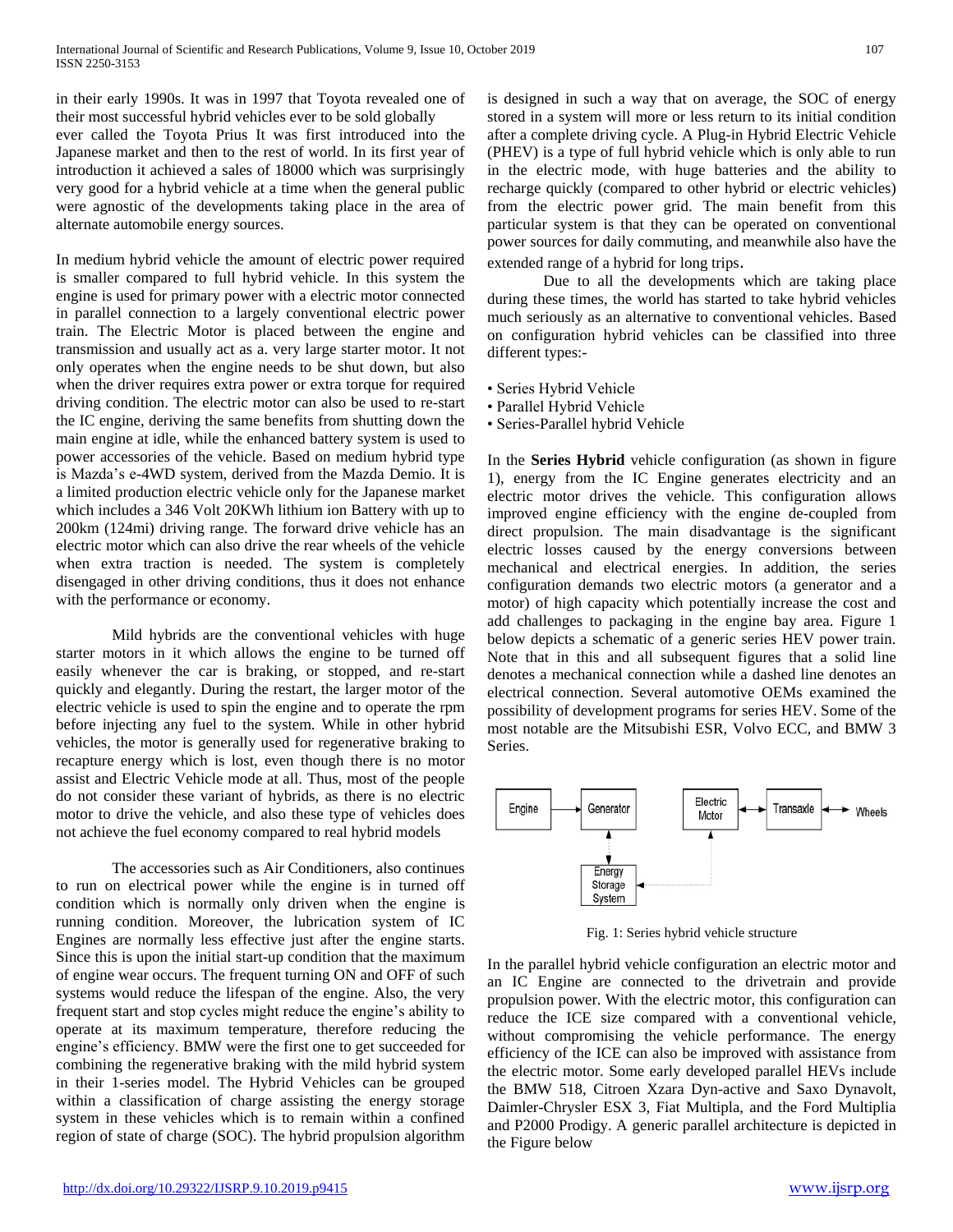



In an e-CVT HEV powertrain, the vehicle can operate as a series hybrid, a parallel hybrid, or a combination of the two (as shown in figure 2). The keys to this configuration are the presence of two motor/generators and the mechanical and electrical connections between the two. The mechanical connection between the engine and electric machines is usually accomplished by planetary gear sets known as power-splitting device (PSD)



Fig. 3: Series –Parallel vehicle structure

Toyota and Ford utilized the one-mode power split configuration with a single e-CVT configuration; it has a single planetary gear and the input split configuration is relatively simple with only one pure mechanical path. GM, Renault and others have introduced the two mode power split configuration with two e-CVT configurations, which has multiple planetary-gears and an input/compound split function that is more complex. It however offers different possible transmission configurations which increases energy efficiency and improves performance under different driving conditions.

# III. DESIGN AND FABRICATION OF THE VEHICLE

After the research was completed for the project, the idea was straight forward. We made up a plan chronologically. Each week was allotted for a particular job to be completed. The actual work done can be categories into three sections:-

- Process Methodology
- Parts of Hybrid Electric Two Wheeler
- Fabrication of Parallel hybrid Vehicle

# **Process Methodology**-

The literature survey and the studies done by different researchers helped us in getting a clear idea to which we committed. Further research was done to get a proper idea of how these theoretical values and formulations can be applied to gain a working model of the parallel hybrid system. The struggle of altering the chassis was greatly overcome with design upgrades and other factors that reside along with it. The sourcing

of components were part successful and where we lacked in resources, we tried to make up that with home brewed items. The components such as the generator, motor, batteries and the motor controller were fitted to the chassis and the vehicle was tested.



Fig. 4: Process methodology

## **Parts of Hybrid Electric Two Wheeler-**

### **1. Motor-**

1.5KW Brush less Direct Current (BLDC) Motor (as shown in figure 3.10) has been used to drive the vehicle because of its excellent speed vs torque characteristics and high dynamic response and efficiency. It has longer operating life due to lack of electrical and frictional losses. Since there are no brushes the motor is very silent during its operation also the speed of rotation can be easily varied with a motor controller and a hall-effect throttle. It is located in between the Engine and Rear Wheel as shown in figure 5



Fig. 5: Bldc Motor

# **Specifications-**

Type: Permanent Magnet BLDC

- Voltage (Volts): 48
- No load Current (Amperes): 4
- Rated Current (Amperes): 45
- Peak Current (Amperes): 70
- Rated Speed (RPM) :  $3000 \pm 100$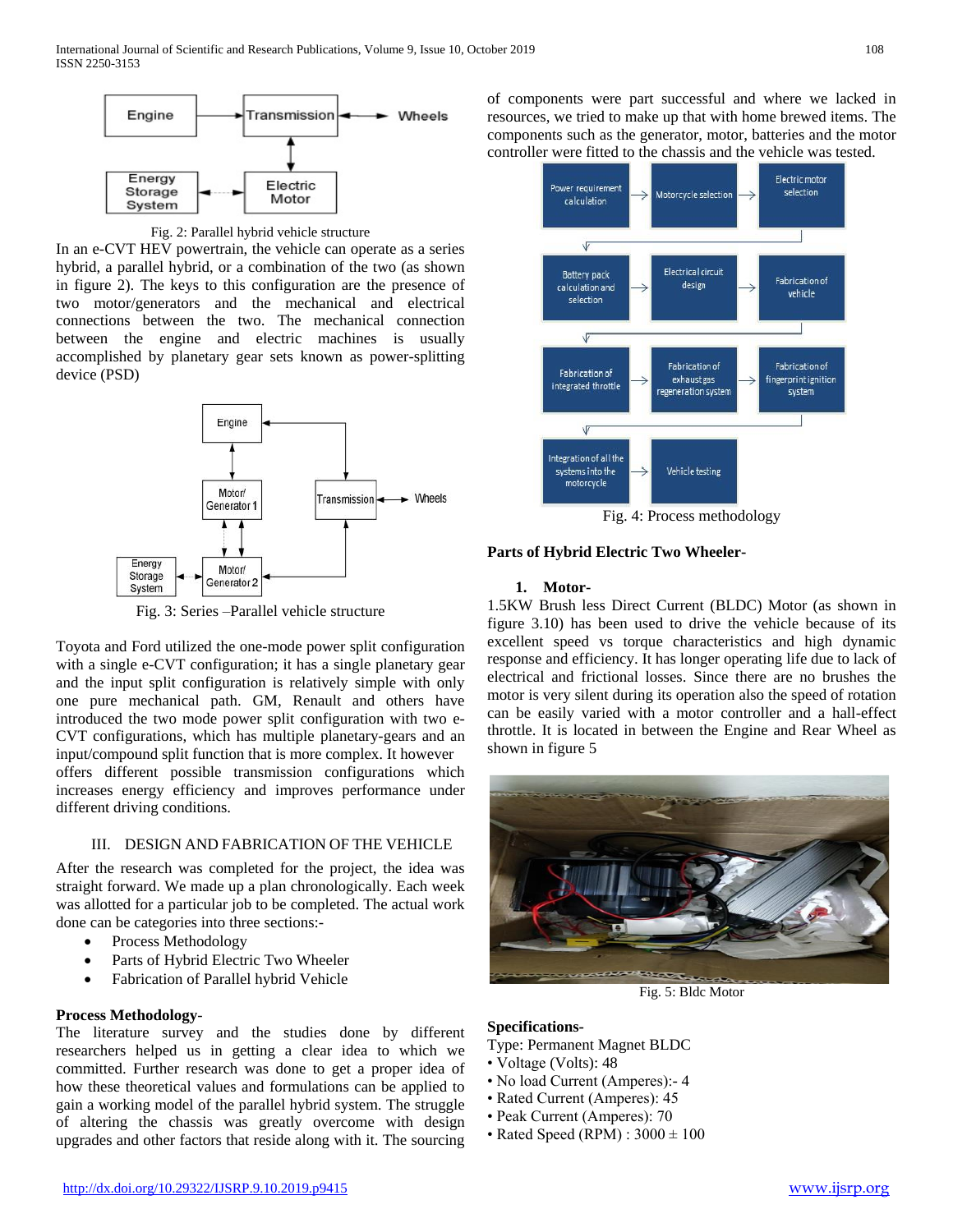International Journal of Scientific and Research Publications, Volume 9, Issue 10, October 2019 109 ISSN 2250-3153

- Rated Torque (Nm) : 5.2
- Max Output Torque (Nm) : 400 percent of rated value
- Rated Power (W): 1500
- Max Output Power (W): 2500
- Efficiency: Greater than 87 percent on full load and full rpm
- Motor weight (kg): 5.4
- Insulation class: B
- No of Rotor poles: 8
- No of Stator poles: 12
- Star connected windings for higher torque
- Hall Sensor arrangement: (Three sensors at 120
- Electrical degrees)
- Type: Bipolar Hall Effect Digital Position Sensor IC (SS41)
- Wide operating Voltage Range (Volts):- 4.5 to 24
- Very low current consumption (milliamperes): 20
- Operating Temperature (°C): -40 to 150



Fig. 6: hybrid power train arrangement

# 2. **Motor Controller-**

The motor controller is the brain of electric and hybrid electric. It is in the motor controller were the signals are processed and sent to the motor. This is the junction at which all the input signal reaches and the output signal are sent to the respective electric motor. The other function of the motor controller is that they can be also used to add fuses which will prevent all types of electrical overloading conditions Motor control unit is a device which is used to control the outcomes of a motor. Almost all the functions of a MCU are predetermined and coded into the micro controller from the real time analysis and experiments. It can include processes like limiting the torque to the motor, regulating the right speed as per the user's requirement, protection against over loading and faults, starting and stopping the motor, reversing the direction of rotation, cutting off the power to the motor in times of braking, collecting and putting back the regenerated electricity and various other functions so as to protect the battery and motor's life and provide the desired requirement for the user. We have multiple ECU's in an HEV to have control over the complete architecture of an HEV which is then controlled by an individual ECU .The complete process is successful with the continuous rectification done against the actual behaviour from the command given by the user. This can be achieved with help of a feedback loop. The input signal which is nothing but the desired behaviour is compared with the actual behaviour of the system to find the error and this is put back into the control element through feedback loop then the desired output is achieved.



Fig. 7: Motor controller

# **Specifications-**

- Rated DC Voltage (Volts): 48
- Over Voltage Cut-off (Volts): 58
- Under Voltage Cut-off (Volts): 41
- Commutation Angle (Degrees): 120
- Rated Power (Watts): 1500
- Rated Current (Amperes): 50
- Operating Temperature (°C): -20 to 80
- Protection Class: IP 33
- Brake De-energize: High
- Throttle voltage: 1V to 4.5V
- Number of Mosfets: 24
- Type of Mosfets :- N-Channel Mosfet (HY3408AP)
- VDSS (Drain Source Voltage)(Volts): 85
- Maximum Junction Temperature(°C): 175
- Id (Continuous Drain Current) (Amperes): 140
- Maximum power dissipation (Watts): 250
- Operating Temperature (°C): -50 to 175
- Braking Type: High level Braking / Low level Braking

# 3. **Motorcycle: TVS Jive-**

The motorcycle TVS Jive (as shown in figure 8) is particularly used for its automatic clutch. The gearbox is a epicyclic type and there is no clutch cable to shift gears, which means the centrifugal clutch helps in shifting of gears.



Fig. 8: Motorcycle (TVS JIVE)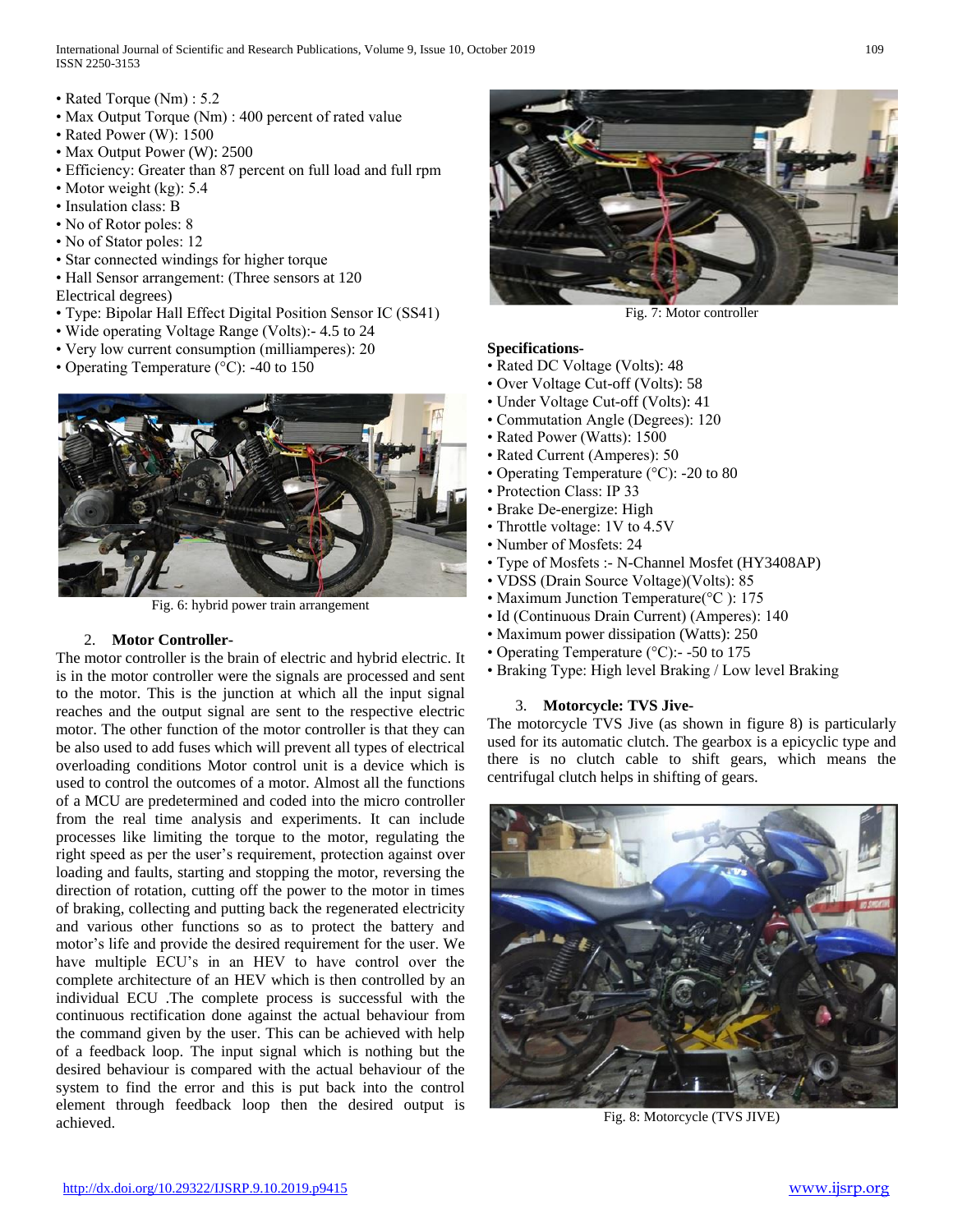# **Specifications-**

- Displacement 110 cc
- No. of Cylinders 1
- Maximum Power 8 BHP @ 7500 RPM
- Maximum Torque 8 Nm @ 5500 RPM
- Bore 53 mm
- Stroke 49 mm
- Valves Per Cylinder 4
- Fuel Delivery System Carburettor
- Fuel Type Petrol
- Spark Plugs 2 Per Cylinder
- Gearbox Type Manual
- No. of Gears 4
- Transmission Type Chain Drive
- Clutch Automatic

## **4. Battery-**

Lead acid batteries are used to power the electric motor of rating 12v 35 ah. 4 batteries are connected in series (as shown in figure 9) to have a total output of 48v 35ah, hence a total power of 1680 watts is delivered by the battery to drive the1500 watts motor. Each battery weighs around 9 Kgs making a total weight of 36 Kgs. The vehicle can run approximately a distance of 50 Km with total load of 300 Kgs. Though lead acid batteries are heavier and bigger compared to li-ion batteries but due to low maintenance and low cost it has been used.



Fig. 9: Lead acid battery

Advantages:-

- It is available in every shapes and sizes.
- It does not require any regular maintenance.
- It is best in terms of reliability.
- It withstands slow, fast and overcharging.
- It can withstand long term inactivity with or without solvent.
- It has best value for power and energy per KWH.
- It offers longest life cycle compared to other batteries.
- About 97 percent of lead can be recycled in new batteries.
- It is inexpensive to manufacture, low cost per watt-hour.
- It offers low self discharge, lowest among rechargeable batteries.
- It offers good performance at all temperatures.

## **Fabrication of Parallel hybrid Vehicle-**

This project aims on developing a parallel hybrid electric motorcycle where both the IC engine and the electric motor will provide power to the rear wheel of the motorcycle. The project mainly focuses on decreasing air and environmental pollution by integrating the electric motor to the motorcycle and increasing the riding comfort, safety and fuel efficiency (driving range) of the vehicle



Fig. 10: Hybrid electric two wheeler

# IV. COMPARATIVE STUDY

| <b>FACTORS</b>                               | TVS JIVE                      | <b>TVS JIVE (Parallel</b>           |
|----------------------------------------------|-------------------------------|-------------------------------------|
|                                              | (Petrol)                      | Hybrid)                             |
| Max power<br>(bhp@rpm)                       | 8 bhp @ 7,500<br>rpm          | 8 bhp @ 7,500 rpm<br>$+2$ bhp       |
| Max torque<br>(Nm@rpm)                       | 8 Nm @ 5,500<br>rpm           | 8 Nm @ 5,500 rpm<br>$+5.2$ Nm       |
| Kerb weight (kg)                             | $115 \text{ kg}$              | 180kg                               |
| Fuel type                                    | Petrol                        | Petrol + Electric                   |
| Fuel tank capacity                           | 15 litres                     | 15 litres $+48V$<br>35AH            |
| engine type                                  | single cylinder,<br>ic engine | bldc motor 1500<br>watts            |
| Range(km)                                    | 928 Km                        | $928 + 50$ kms                      |
| <b>Battery/Fuel Tank</b><br>Weight           | $2 \text{ kg}$                | $2 + 35$ kg                         |
| Refuelling Time                              | 5 mins                        | $5 \text{ mins} + 240 \text{ mins}$ |
| Cost per Unit                                | 75 - 77 / litre               | $1.48$ /unit + 75-77 /<br>litre     |
| <b>Fuel Storage</b><br><b>Estimated Life</b> | 240 months                    | $240.80$ months                     |